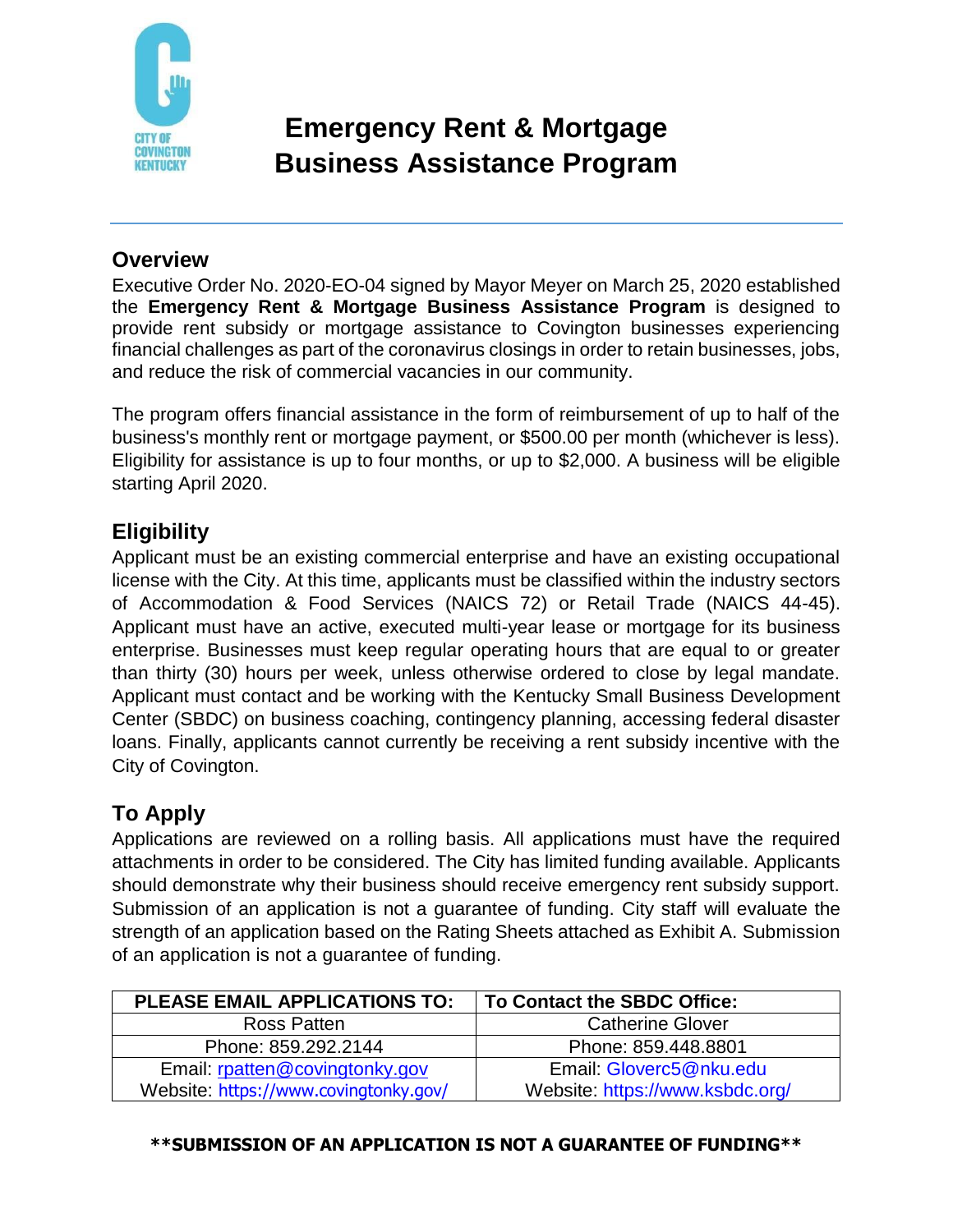

# **Emergency Rent & Mortgage Business Assistance Program**

## **Application**

| Business Name (D/B/A if applicable): Manual Community Contracts Name (D/B/A if applicable):                                                                                                                                   |                                                                                                                 |  |  |  |  |
|-------------------------------------------------------------------------------------------------------------------------------------------------------------------------------------------------------------------------------|-----------------------------------------------------------------------------------------------------------------|--|--|--|--|
| Business Address: National Assembly and Assembly and Assembly and Assembly and Assembly and Assembly and Assembly and Assembly and Assembly and Assembly and Assembly and Assembly and Assembly and Assembly and Assembly and |                                                                                                                 |  |  |  |  |
|                                                                                                                                                                                                                               |                                                                                                                 |  |  |  |  |
| Phone: 2008 2010 2010 2021 2022 2023 2024 2022 2022 2023 2024 2022 2023 2024 2022 2023 2024 2025 2026 2027 20                                                                                                                 | Email: 2008. 2009. 2010. 2010. 2010. 2010. 2010. 2011. 2012. 2012. 2012. 2012. 2014. 2014. 2014. 2014. 2014. 20 |  |  |  |  |
|                                                                                                                                                                                                                               | NAICS Code / Type of Business: Manual Manual Manual Manual Manual Manual Manual Manual Manual Manual Manual Ma  |  |  |  |  |
|                                                                                                                                                                                                                               |                                                                                                                 |  |  |  |  |
|                                                                                                                                                                                                                               |                                                                                                                 |  |  |  |  |
|                                                                                                                                                                                                                               | Covington Occupational License #: _______________Hours of Operation: ___________                                |  |  |  |  |
| Existing Full-Time Equivalent jobs (30 hours per week): ________________________                                                                                                                                              |                                                                                                                 |  |  |  |  |

Please describe the financial hardship and need for public subsidy (including description of business' financial need; impact on business' revenue, hours, employees, and suppliers; actions currently being done by owners to offset the impact; and any business insurance, emergency bank accounts, or lender/landlord concessions on fees/payments in place to lessen the impact)



**\*\*SUBMISSION OF AN APPLICATION IS NOT A GUARANTEE OF FUNDING\*\***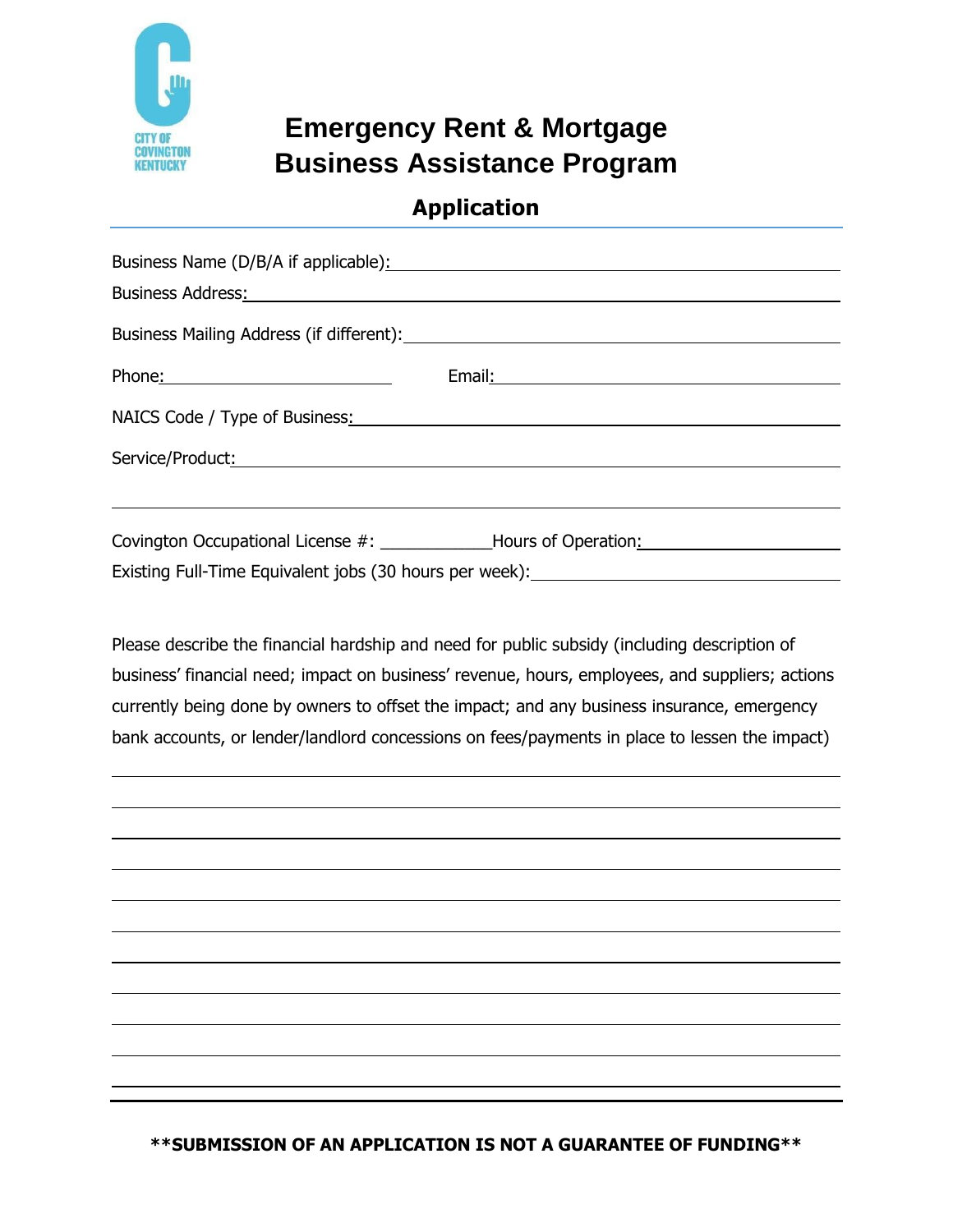

# **Emergency Rent & Mortgage Business Assistance Program**

#### **Application**

#### **If Renting from Landlord:**

| Landlord's Name: | Landlord's Email Address: |  |
|------------------|---------------------------|--|
|                  |                           |  |

Monthly Rental Rate: \$ Lease Expiration Date:

#### **If Mortgage from Lender:**

Lender's Name: Monthly Monthly Mortgage Payment: \$

#### **Other Financial Assistance:**

Are you receiving grant assistance from any other governmental agencies? Yes | No

If yes, please explain:

#### **CERTIFICATION AND WAIVER OF PRIVACY**

I, the undersigned, applicant(s) certify that all information presented in this application, and all of the information furnished in support of the application, is given for the purpose of obtaining a forgivable loan under the City of Covington Small Business Program, and it is true and complete to the best of the applicant(s) knowledge and belief. The applicant(s) further certifies that he/she is aware of the fact that he/she can be penalized by fine and/or imprisonment for making false statements or presenting false information.

I understand that this application is not a guarantee of funding assistance. Should my application be approved, I understand that the City of Covington may at its sole discretion discontinue subsidy payments or reimbursement at any time for cause.

I hereby give my consent to the City of Covington, its agents and contractors to examine any confidential information given herein. I further grant permission, and authorize any bank, employer or other public or private entity or agency to disclose information deemed necessary to complete this application.

I understand that if this application and the information furnished in support of the application are found to be incomplete, it will not be processed.

| Applicant's Signature: | Date:  |
|------------------------|--------|
|                        |        |
| Printed Name:          | Title: |

**\*\*SUBMISSION OF AN APPLICATION IS NOT A GUARANTEE OF FUNDING\*\***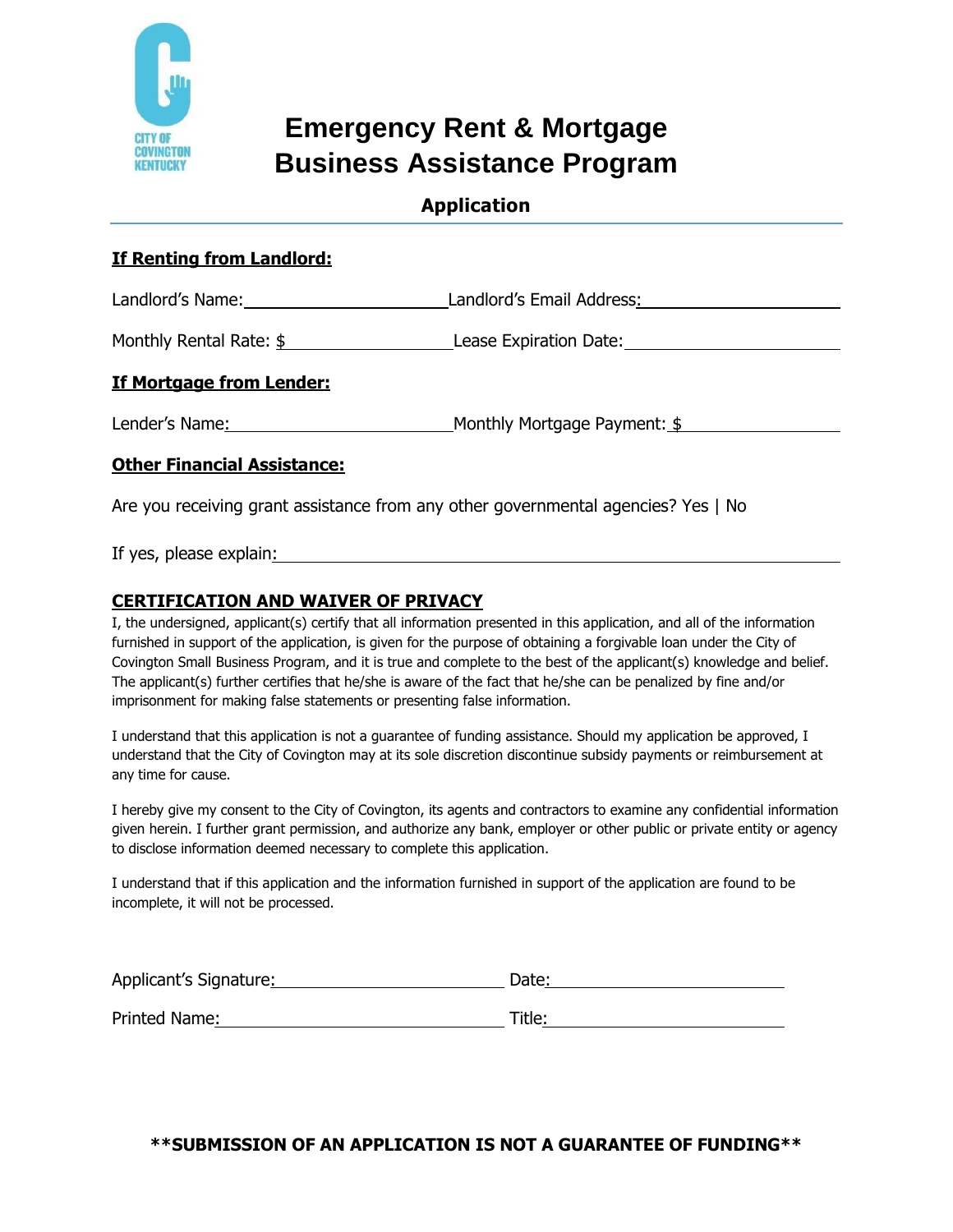

# **Emergency Rent & Mortgage Business Assistance Program**

#### **Application**

#### **Supporting Documentation Checklist**

Application packets must include the following documentation:

- $\bigcirc$  Completed and signed application
- $\circ$  Attach a copy of executed commercial lease agreement or most recent mortgage statement
- $O$  Attach the business' current balance sheet
- $\overline{O}$  Attach an email or letter from the Kentucky Small Business Development Center (SBDC) stating that the applicant is an active client (see below for contact information)
- o Attach your City of Covington occupational license
- $\circ$  Attach a signed W-9 with Employer Identification Number (EIN)

To contact the Northern Kentucky office of the SBDC, please reach out to Catherine Glover at:

<https://www.ksbdc.org/> Catherine Glover KSBDC Business Coach and Center Director [Gloverc5@nku.edu](mailto:Gloverc5@nku.edu) 1.859.448.8801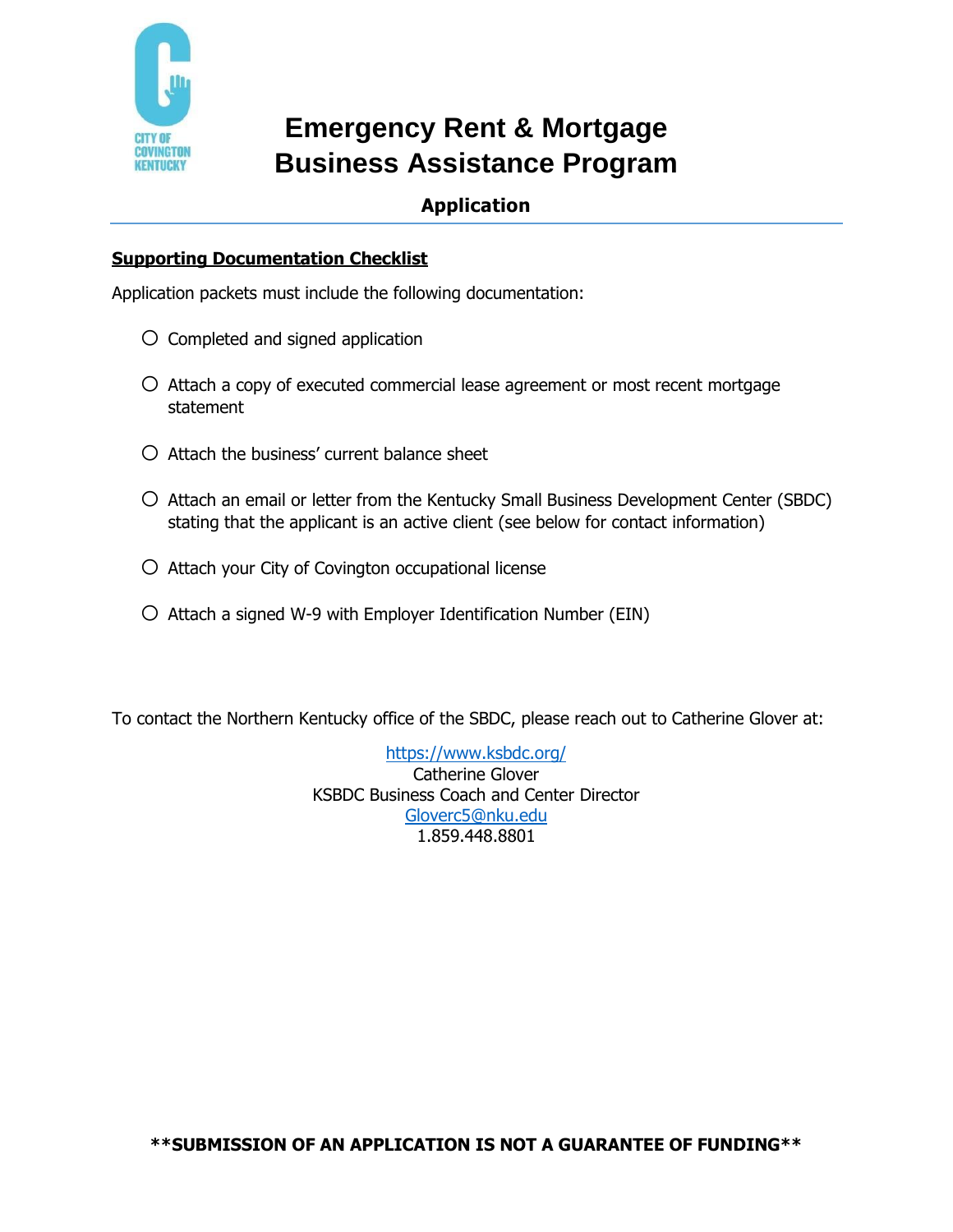

# Exhibit A Rating Sheet

## **Applicant: FOR REFERENCE ONLY – DO NOT FILL OUT**

**Address of Business \_\_\_\_\_\_\_\_\_\_\_\_\_\_\_\_\_\_\_\_\_\_\_\_ \_\_\_\_\_\_\_\_\_\_\_\_\_\_\_\_\_\_\_\_\_\_\_**

| <b>Project Rating Categories</b>                                            |                                                                                                                                                                                                                                                                                                                                                                                                                                                                       | $Score =$ | ΤΩΤΑΙ        |  |
|-----------------------------------------------------------------------------|-----------------------------------------------------------------------------------------------------------------------------------------------------------------------------------------------------------------------------------------------------------------------------------------------------------------------------------------------------------------------------------------------------------------------------------------------------------------------|-----------|--------------|--|
| 1. Financial documentation (up to 5 points)<br><b>Current Balance Sheet</b> | Executed Active Lease or Mortgage                                                                                                                                                                                                                                                                                                                                                                                                                                     |           | =            |  |
| employees and suppliers.<br>impact, and                                     | 2. Narrative of Financial Need (up to 10 points)<br>Business owner's description about hardship,<br>including impact on business's revenue, hours,<br>Actions currently being done by owners to offset the<br>Any business insurance, emergency bank accounts,<br>or lender/landlord concessions on fees/payments in<br>place to lessen the impact (to understand the<br>current scenario and understand any discussion with<br>lenders/landlords and financial reps) |           | =            |  |
| <b>Working with KSBDC (up to 5 points)</b><br>3.<br>Active client of KSBDC  | Implementing contingency planning and coaching strategies                                                                                                                                                                                                                                                                                                                                                                                                             |           |              |  |
|                                                                             |                                                                                                                                                                                                                                                                                                                                                                                                                                                                       |           | TOTAL SCORE: |  |

**\*\*SUBMISSION OF AN APPLICATION IS NOT A GUARANTEE OF FUNDING\*\***

\_\_\_\_\_\_\_\_\_\_\_\_\_\_\_\_\_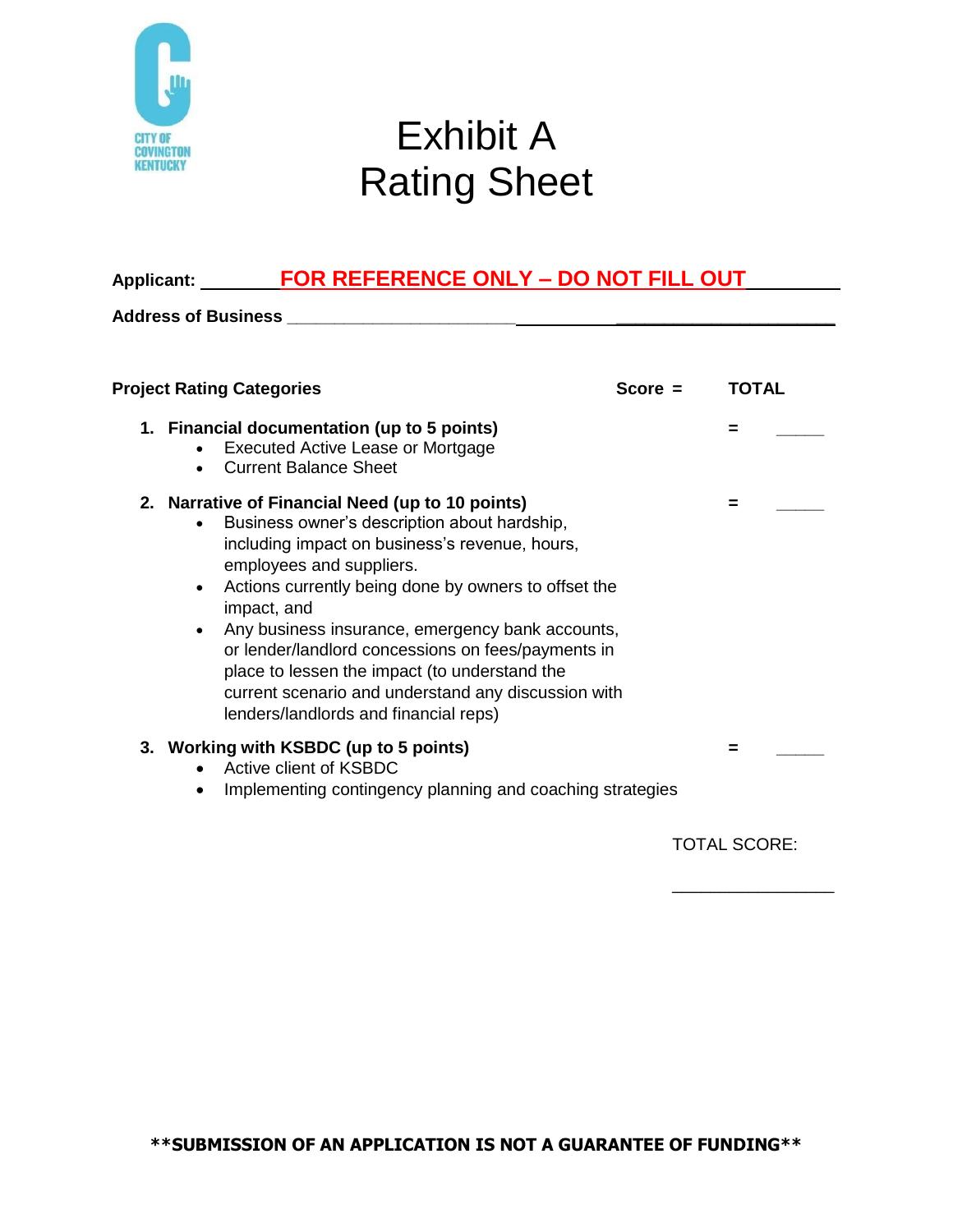# Emergency Disaster Rent & Mortgage Business Assistance Program

- 1. Overview
	- a. The Emergency Disaster Rent & Mortgage Business Assistance Program offers financial assistance in the form of reimbursement of up to half of the business's monthly rent or mortgage payment, or \$500.00 per month (whichever is less).
	- b. The program is designed to provide rent subsidy or mortgage assistance to Covington businesses experiencing financial challenges as part of the Coronavirus emergency closings in order to retain businesses, jobs, and reduce the risk of commercial vacancies in our community.
	- c. Eligibility for assistance is up to four months, or up to \$2,000.
	- d. Applications are reviewed on a rolling basis until notified otherwise. All proposals must have the required attachments in order to be considered.
	- e. Submission of an application is not a guarantee of funding.
- 2. Eligibility
	- a. Applicant must be an existing commercial enterprise (Applicant must be a corporation, firm, partnership, limited liability company, sole proprietorship, or similar entity) and have an existing occupational license with the City.
	- b. Applicants must be classified within the industry sectors of Accommodation & Food Services (NAICS 72) or Retail Trade (NAICS 44-45).
	- c. Applicant must have an active, executed multi-year lease or mortgage for its business enterprise, which was effective on or before March 16, 2020.
	- d. Businesses must establish, keep and contractually agree to regular, set, operating hours that are equal to or greater than thirty (30) hours per week, unless otherwise ordered to close by legal mandate.
	- e. Cannot currently be receiving a rent subsidy incentive with the City of Covington.
	- f. Applicant must be working and remain actively working as a client of the Kentucky Small Business Development Center ("KSBDC") Network on contingency planning, a service which creates action plans for small businesses, regardless of the cause, to manage through the difficult times and position the business for future growth.
- 3. Eligible Costs
	- a. The maximum total benefit per business is \$2,000.00. Rent Subsidy offers financial assistance in the form of reimbursement of rent payment of up to half of the business's monthly rent or \$500.00 per month (whichever is less).
	- b. Eligibility for assistance is up to four months.
	- c. A business will be eligible starting April 2020.
	- d. After approval, businesses must sign and submit a monthly reimbursement request (attached as an exhibit to their contract) and attach a canceled check for the rent payment to the landlord in order to be reimbursed.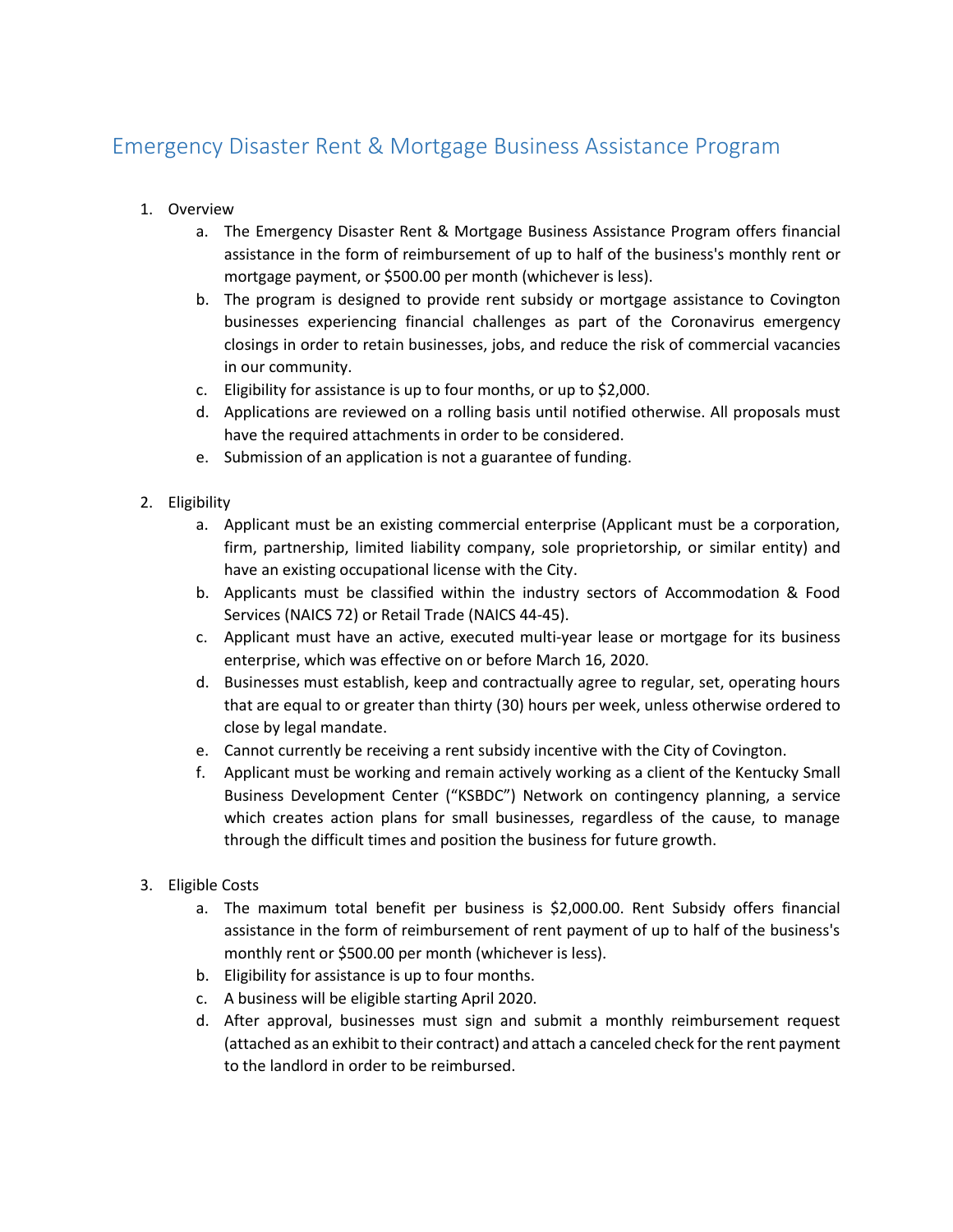- 4. Discontinuation of Payment
	- a. The program is designed to offer assistance during and immediately following the Coronavirus. The City of Covington retains the right to discontinue rent incentive payments within 30 days notice. Assistance agreements will authorize the City to terminate assistance if the City's sole judgment, the public emergency or need for emergency assistance has expired.
- 5. Application process
	- a. Applications will be accepted on a rolling basis.
	- b. Application and Attachments- Applicants must submit with their application:
		- i. Completed and signed application.
		- ii. A copy of executed commercial lease agreement or mortgage statement.
		- iii. Business's current balance sheet.
		- iv. An email or letter from the KSBDC stating that the applicant is an active client working on contingency planning as part of the coronavirus.
		- v. City of Covington occupational license.
		- vi. Completed W-9.
	- c. Application Evaluation Criteria:
		- i. The City has limited funding available. Applicants should demonstrate why their business should receive emergency rent subsidy support. Submission of an application is not a guarantee of funding. City staff will evaluate the strength of an application based on the rating criteria included in Section 6.
	- d. Recommendation for Approval or Denial.
		- i. Depending upon funding availability and the strength of individual applicants based on the rating criteria outlined herein, City staff will recommend applicants to the City Manager for final approval. The City Manager is authorized on behalf of the City to execute the program agreements for assistance under this Emergency Disaster Rent Subsidy Assistance Program. The City Manager shall consider the recommendation of staff, and the eligibility and ratings criteria established for the Emergency Disaster Rent Subsidy Assistance Program.
	- e. Conflict of Interest:
		- i. Applicants shall ensure a conflict of interest does not exist. A conflict of interest exists if an applicant is an employee, agent, consultant, officer, elected or appointed official to the City of Covington, and if the applicant: exercises or has exercised any functions or responsibilities with respect to funds for this program, or participates in the decision-making process related to funds for this program, or is in a position to gain inside information with regard to program activities. If a conflict of interest exists, the applicant may not obtain assistance under this program. If there is any doubt of the conflict of interest, a written waiver may be obtained from the City of Covington. Additionally, the prohibitions against conflicts of interest, gratuities and kickbacks in KRS 45A.455 are specifically incorporated herein.
	- f. Agreement